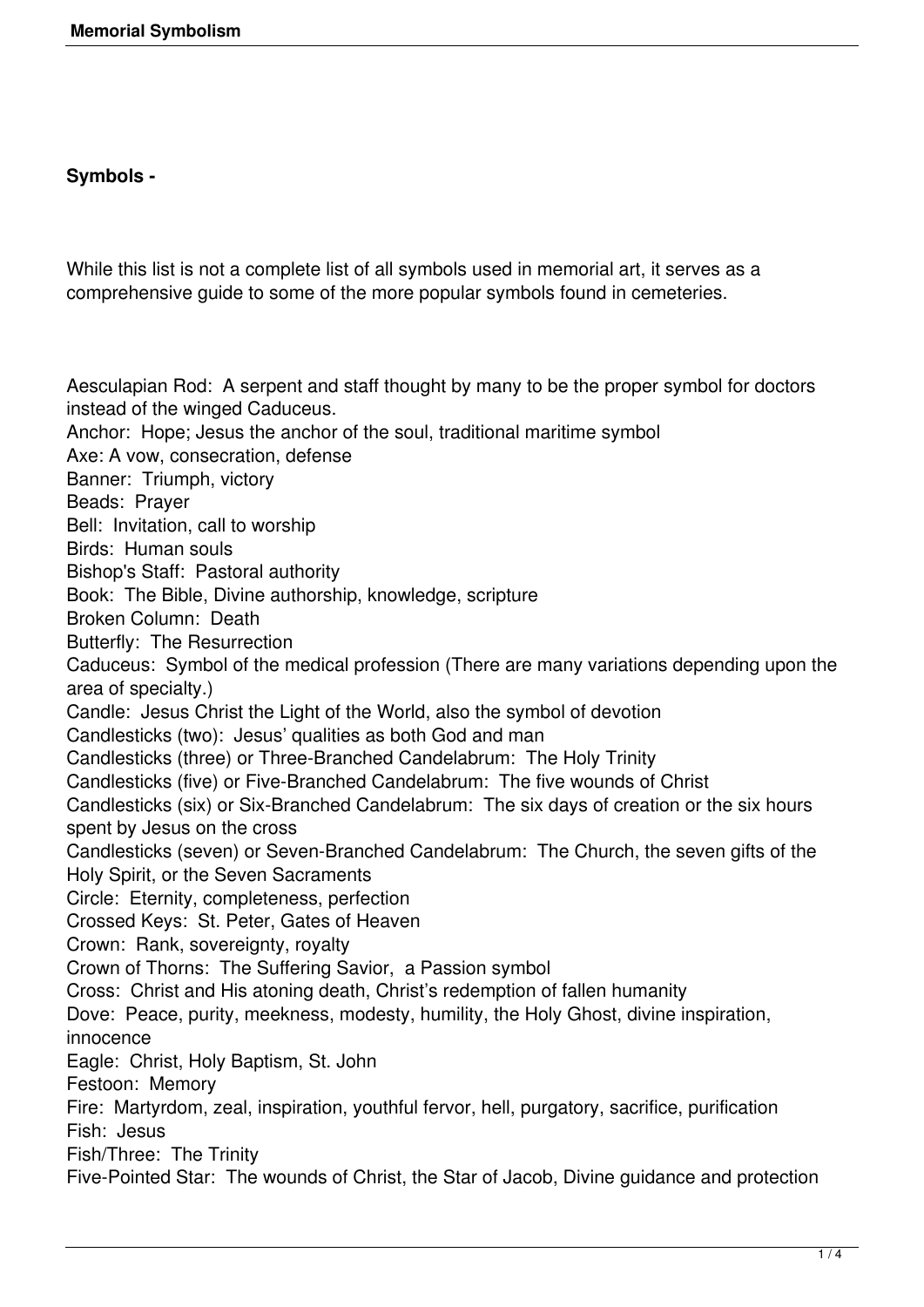Flaming Sword: Expulsion from Eden, with shield: St. Michael Grapes: The Eucharist, twelve bunches: the Apostles, clusters of grapes on a running vine: Jesus and His followers, the Church, unity Hand: Issuing from clouds: the Father Harp: Joy, music, symbol of St. Cecilia patron saint of musicians, associated with David and worship, worship in heaven Heart: Christian charity, surmounted by a flame: intense zeal or devotion Lamb: Innocence, purity, sacrifice, Christ Lamp: Knowledge, truth, enlightenment, Word of God, good works, Divine inspiration Pastoral Staff: Authority Pierced Heart: With a lance or spear, a Passion symbol Plenty, Horn of: The Lord's bounty, Thanksgiving Pomegranate: The Resurrection, immortality, royalty, fertility, The Church Pyramid: Light, strength Rainbow: Promise Ram: Sacrifice Rod: Official power, also a Passion symbol Rope: A Passion symbol, Judas' death Rosary: Prayer Rose: Love, Christ, The Nativity. Rosette: An ornament in the form of a conventional rose or other design of circular form, used as a decoration Scallop Shell: Baptism, the Baptism of Christ, Christian pilgrimage, and marine affairs Scythe: Death Serpent: Death, wisdom Seven Golden Candlesticks: The Seven Churches of Asia Minor Seven-Branched Candlestick: The Church, The Seven Churches of Asia Minor, The Seven Angels of the Apocalypse, The Seven Gifts of the Sheep, Christians Twelve Sheep: The Twelve Apostles, sheep and goats: the redeemed and the lost Shield: Faith, protection Shells: Christianity Shepherd's Crook: Authority, Dominion Staff: Religious jurisdiction, kindness, shepherd-like qualities/responsibilities Star: Christ, life Sword: Power, justice, authority, martyrdom Triangle: Trinity Trumpet: Call to worship, call of the Holy Spirit, Judgment Day, resurrection Urn: Death, sorrow (draped) Wings: Aspiration, flight of the Gospel

## **Flowers -**

While this list is not a complete list of all flowers, trees and other plants used in memorial art, it serves as a comprehensive quide to some of the more popular symbols found in cemeteries.